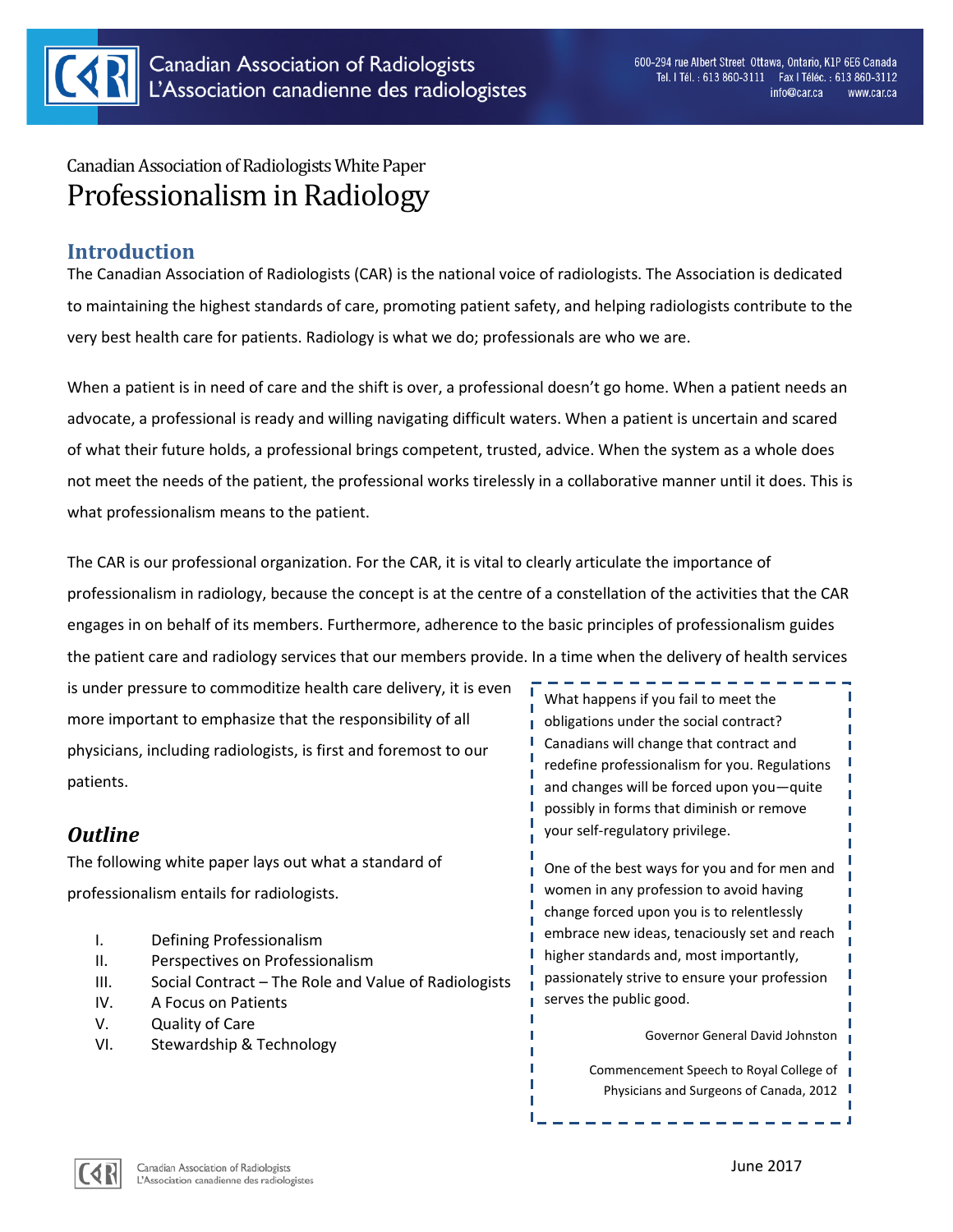## **Defining Professionalism**

Professionalism is the basis of the implicit contract between society and the medical profession, granting the privilege of physician-led regulation with the understanding that physicians are accountable to those served, to society, to their profession, and to themselves. The medical profession is characterized by a strong commitment to the well-being of patients, high standards of ethical conduct, mastery of an ever-expanding body of knowledge and skills, and a high level of clinical independence. The Canadian Medical Association has articulated that "as individuals, physicians' personal values may vary, but as members of the medical profession they are expected to share and uphold those values that characterize the practice of medicine and the care of patients."<sup>[1](#page-1-0)</sup>

Professionalism in radiology extends not only to the clinical work of accurate interpretations of diagnostic studies, but also to the value that only a radiologist, delivering services across the spectrum of professional responsibilities, can bring to an organization. This value includes the evaluation of professional competency, the management of adverse events, radiation safety, leadership in education and research, and the interactive contribution of expertise and feedback between the radiologist and other professionals and technical staff. Radiologists are also likely to be found leading quality improvement and quality assurance programs that promote effective monitoring and improvement regarding patient outcomes.

Professionalism also intrinsically promotes constructive debate about how to organize and deliver care. Professionals are called "to jointly declare ("profess") what the public and individual patients can expect regarding shared competency standards and ethical values to implement trustworthy means to ensure that all medical professionals live up to these promises."[2](#page-1-1) Professionalism has been conceptualized, defined, and put into practice as a guiding tenet of the physicians' daily work by numerous other medical and radiology associations, including the Royal College of Physicians and Surgeons of Canada, the Canadian Medical Association, the American College of Radiology, and the Radiological Society of North America.

#### **Perspectives on Professionalism**

The Royal College has identified professionalism as one of the CanMEDS roles.<sup>[3](#page-1-2)</sup> Physicians are expected to fulfill their role as professionals by reflecting society's expectation that they be: clinically competent, committed to

<span id="page-1-2"></span><sup>&</sup>lt;sup>3</sup> CanMEDS is a framework for improving patient care by enhancing physician training. Developed by the Royal College in the 1990s, its main purpose is to define the necessary competencies for all areas of medical practice and provide a comprehensive foundation for medical education and practice in Canada. CanMEDS identifies and describes the abilities physicians require to effectively meet the



<span id="page-1-0"></span> <sup>1</sup> Canadian Medical Association. CMA Policy: Medical Professionalism. Ottawa: Canadian Medical Association, 2005.

<span id="page-1-1"></span><sup>2</sup> Wynia MK, Papdakis MA, Sullivan WM, Hafferty FW. More than a list of values and desired behaviors: a foundational understanding of medical professionalism. Acad Med 2014;89:712-4.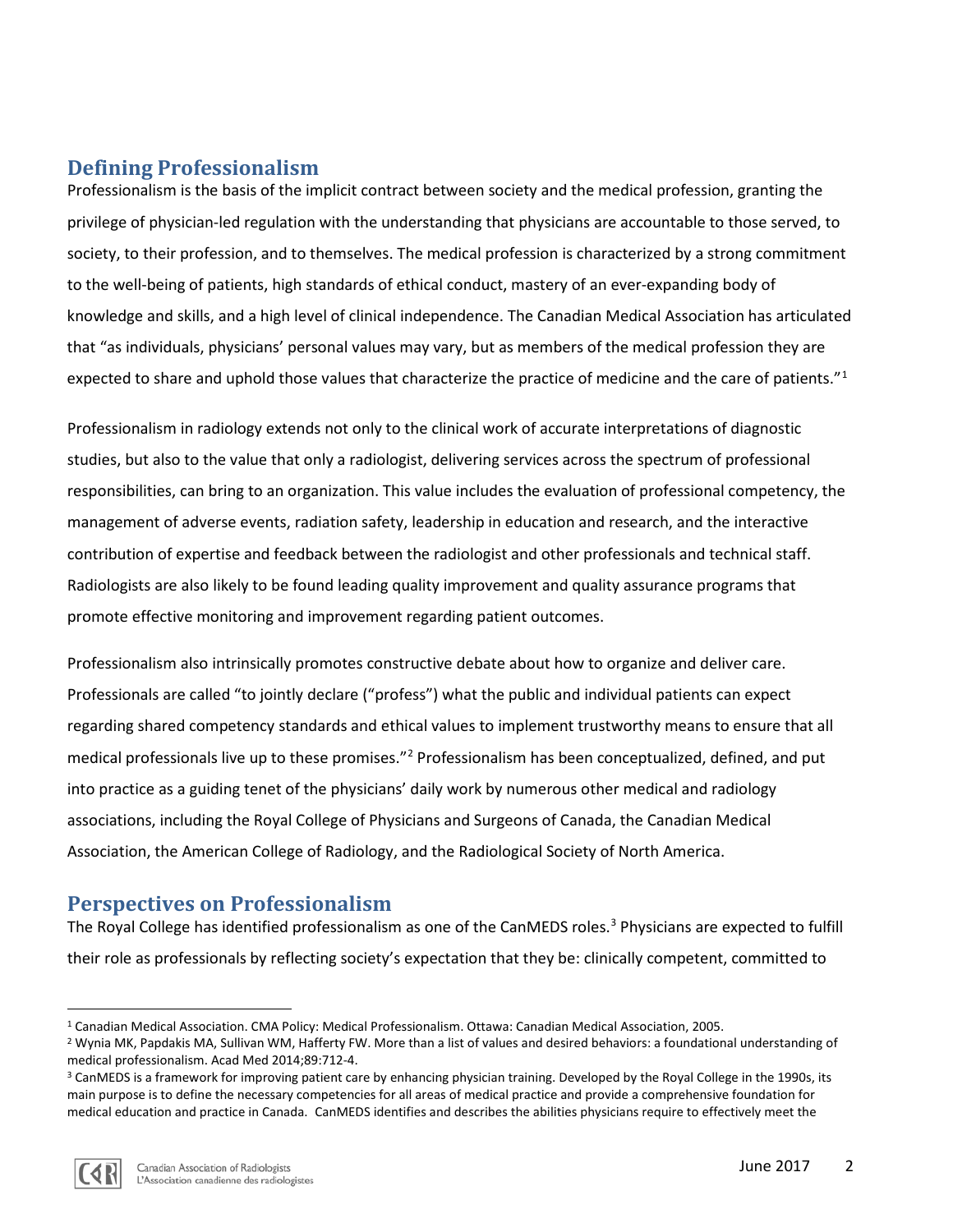ongoing professional development, promote the public good, adhere to ethical standards, and demonstrate values such as integrity, honesty, altruism, humility, respect for diversity and transparency with respect to potential conflicts of interest.<sup>[4](#page-2-0)</sup> The Canadian Medical Association has urged physicians not only to be involved in discussions about medical professionalism, but also to take a leading role.<sup>[5](#page-2-1)</sup> In the preamble to its modules on professionalism, the RSNA makes clear that the concept encompasses a set of beliefs and values that demonstrate a commitment to competence that places the interests of patients above those of the physician, while facilitating the setting and maintenance of standards related to ethics, scientific knowledge, and communication.[6](#page-2-2)

Adherence to the tenets of professionalism is particularly important in light of the pressures on radiologists and the healthcare system as a whole. These can be financial, resource-based, bureaucratic, or related to instances of unprofessional conduct on the part of one's peers. Additionally, innovative, potentially disruptive technologies loom large in the day-to-day work of radiologists. Differentiating the art of diagnosis and inter-professional communication from the technology of the image generation and interpretation is essential to articulating and solidifying the role and value of radiologists as part of healthcare teams. The presence of technology and social media in the delivery of health services has the potential to alter the physician-patient relationship. As professionals, radiologists must recognize and reconcile technological change with their duty to care for their patients. The needs of the patient are central to professionalism, as is the inherent human connection and bond of trust forged between the physician and the patient.

### **Social Contract – The Role and Value of Radiologists**

The social contract between radiologists and the public hinges on the value of radiology, and the place of medical imaging in the continuum of accurate diagnosis and subsequent optimal patient care. Radiologists are integral to patient care, but not always fully understood by government agencies, regional health authorities, or professional colleagues. If radiologists are to be effective in our patient centred advocacy efforts, and if they want to properly convey the essential contribution to patient care in a variety of settings, it is essential that

<span id="page-2-2"></span><sup>6</sup> Radiological Society of North America. RSNA Statement on Professionalism. Accessed 22 March 2017. <https://www.rsna.org/Professionalism/>



 $\overline{\phantom{a}}$ 

health care needs of the people they serve. These abilities are grouped thematically under seven roles. A competent physician seamlessly integrates the competencies of all seven CanMEDS Roles, one of which is Professional.

<span id="page-2-0"></span><sup>4</sup> Royal College of Physicians and Surgeons of Canada. CanMEDS Role: Professional. Accessed 10 February 2017. http://www.royalcollege.ca/rcsite/canmeds/framework/canmeds-role-professional-e<br><sup>5</sup> Canadian Medical Association. Medical Professionalism. Accessed 8 February 2017. [https://www.cma.ca/En/Pages/medical-](https://www.cma.ca/En/Pages/medical-professionalism.aspx)

<span id="page-2-1"></span>[professionalism.aspx](https://www.cma.ca/En/Pages/medical-professionalism.aspx)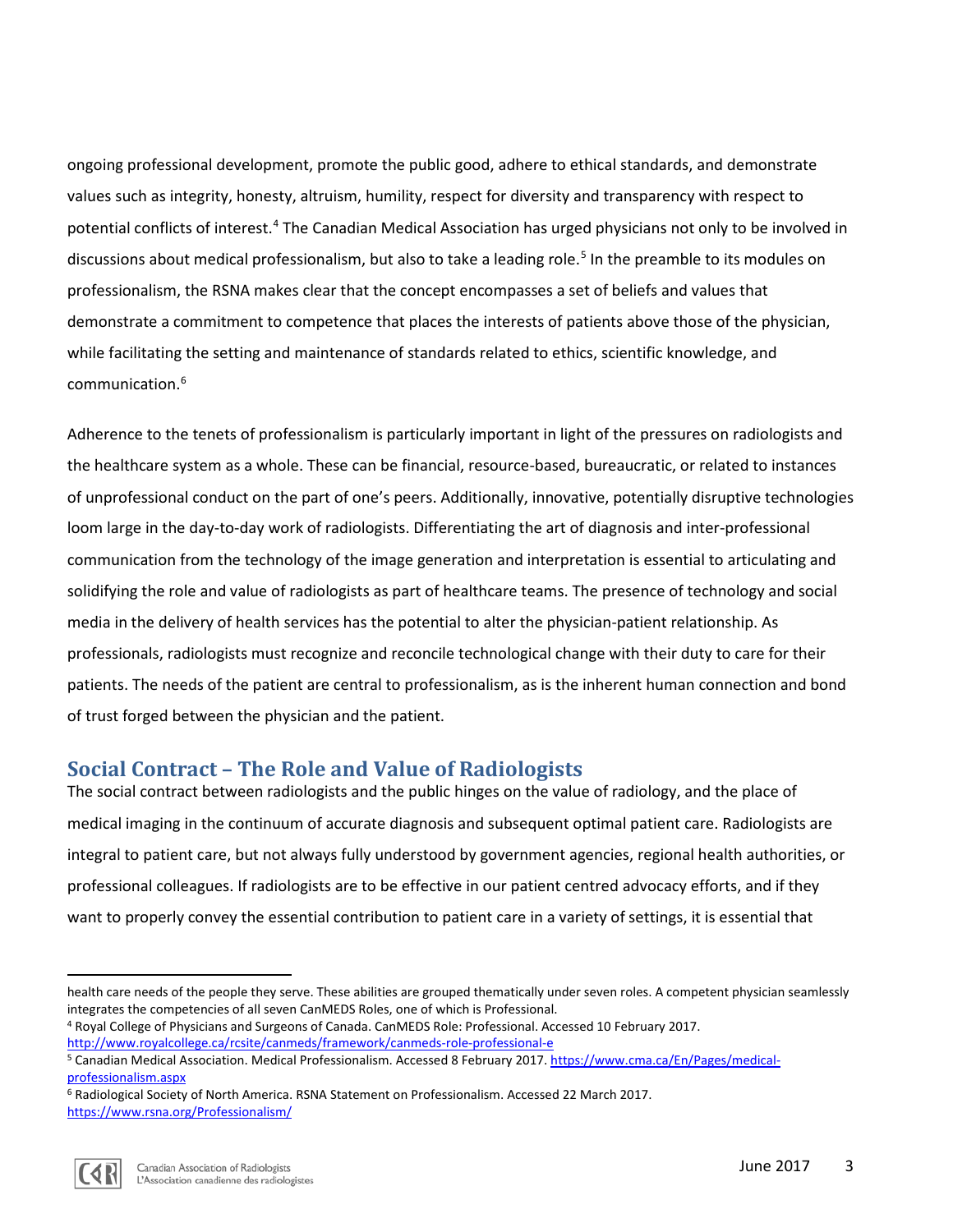radiology be understood as more than an expensive line-item on hospital and health region budgets, but as an integral professional component in proper diagnosis and treatment.

The CAR emphasizes the responsibility of radiologists as physicians and recognizes the importance of the physician-patient relationship. The emphasis on the management of the volume of radiology procedures without the requisite focus on value will result may have adverse clinical outcomes to individual patients. Healthcare organizations are under pressure to ensure that there is value for dollars. Without ethical professional practice, the search for lower cost as the only measurable outcome puts patients at risk. Radiologists are duty-bound to model ethical behaviour and to expect it from their colleagues. Professionalism requires recognizing and responding to ethical issues encountered in practice, while managing and mitigating conflicts of interest. Upholding the social contract requires a level of professional integrity that is manifested in all aspects of a physician's practice and professional life. Thus it is crucial to ensure that attention to value retains core professional principles. Economic pressures necessitate that the CAR reinforce and promote the importance of ethical and professional practice.

#### **A Focus on Patients**

Patient care is the *raison d'être* for medical imaging. For radiologists, the growing concern about the possible commoditization of imaging work through tendered contracting arises from a related concern that the primary focus could shift to competition on price base solely on the volume of studies interpreted. The CAR is cognisant of the importance of cost containment but maintains that it must be in the context of a patient-centered approach. Radiologists, as integral members of the healthcare team, add measurable value to medical care and have a responsibility to ensure that the delivery of medical imaging services prioritizes the patient.<sup>[7](#page-3-0)</sup>

The CAR and its radiologist members promote the timeliness of interpretation, and contribute to initiatives that reduce wait times and enhanced access to care. Additionally, the CAR advocates for the appropriate use of medical imaging. It does so by participating in programs and embracing technology that will ensure that the right study is performed at the right time, for every patient. Radiologists who fully embody this facet of professionalism use their expertise on a regular basis to liaise with their colleagues from other specialties and to act in a consultative role to ensure that the appropriateness of imaging studies. When radiologists are

<span id="page-3-0"></span> <sup>7</sup> Abhi Bhandari and Thy Dinh. *The Value of Radiology in Canada*. Ottawa: The Conference Board of Canada, 2017, p. 19.

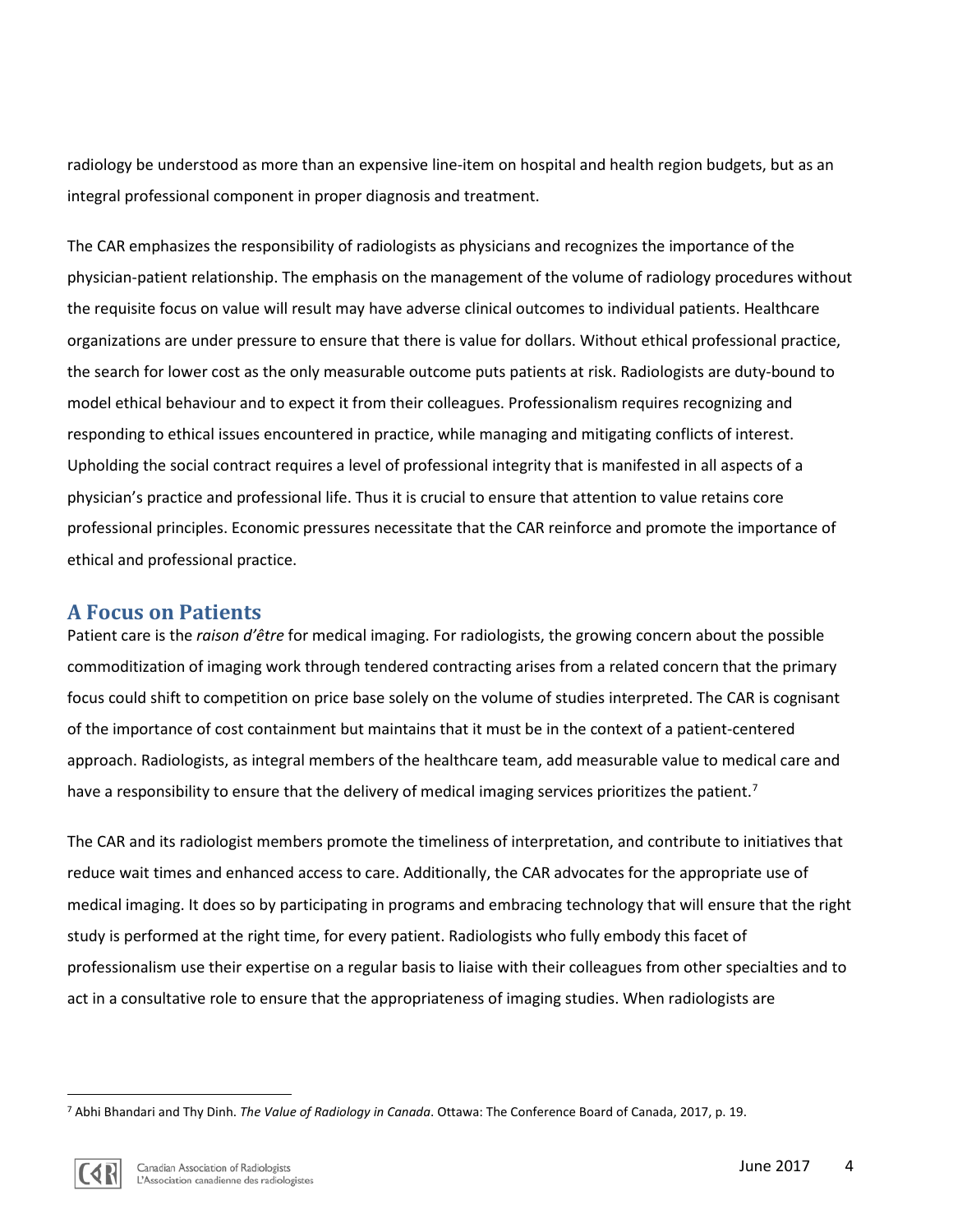empowered to consult with their colleagues, they can facilitate the optimal and efficient use of health system resources.

#### **Quality of Care**

As a matter of professionalism, radiologists have a responsibility to participate in and champion efforts by their colleagues from within their own domain as well other health professions to improve the health system. It is professionalism that guides systemic quality improvement in patient safety, innovation in radiation protection and monitoring, utilization control and peer review. Self-regulation and self-guided initiatives to improve the quality of care and patient experience are an integral aspect of professionalism in radiology.

The Canadian Association of Radiologists participates in the regulation and maintenance of quality standards as a matter of professionalism on behalf of its members. Radiologists share their clinical expertise and experience, and participate in life-long learning initiatives supported by the CAR. Radiologists affiliated with and acting through the CAR promote societal benefit through collaboration with organizations such as the Royal College, by leading quality assurance programs, and promoting best practices.

#### **Stewardship and Technology**

The role of the radiologist in the hospital or clinic has always been to make the best possible use of an array of technological tools. From the X-ray at the dawn of the twentieth century through to more recent innovations such as 3D tomosynthesis, radiologists have always been at the forefront of technological change and use in medicine. A central aspect of professionalism in radiology is a responsibility to their patients to ensure that new and appropriate technologies are leveraged to ensure quality improvements and enhancements to patient care. Radiologists have a responsibility in the stewardship of often-scarce healthcare resources by promoting and participating in initiatives to enhance appropriateness.

When used optimally, innovative diagnostic imaging under the guidance and expertise of radiologists results in earlier diagnosis of disease, earlier treatment, faster discharge from hospital, timely patient and family reassurance, and greater confidence of clinicians in the management of patient symptoms and concerns. The value of radiology is demonstrated by the ability to maximize the effectiveness of diagnostic imaging technology and to improve the timeliness and accuracy of diagnosis while minimizing unnecessary (and inappropriate)